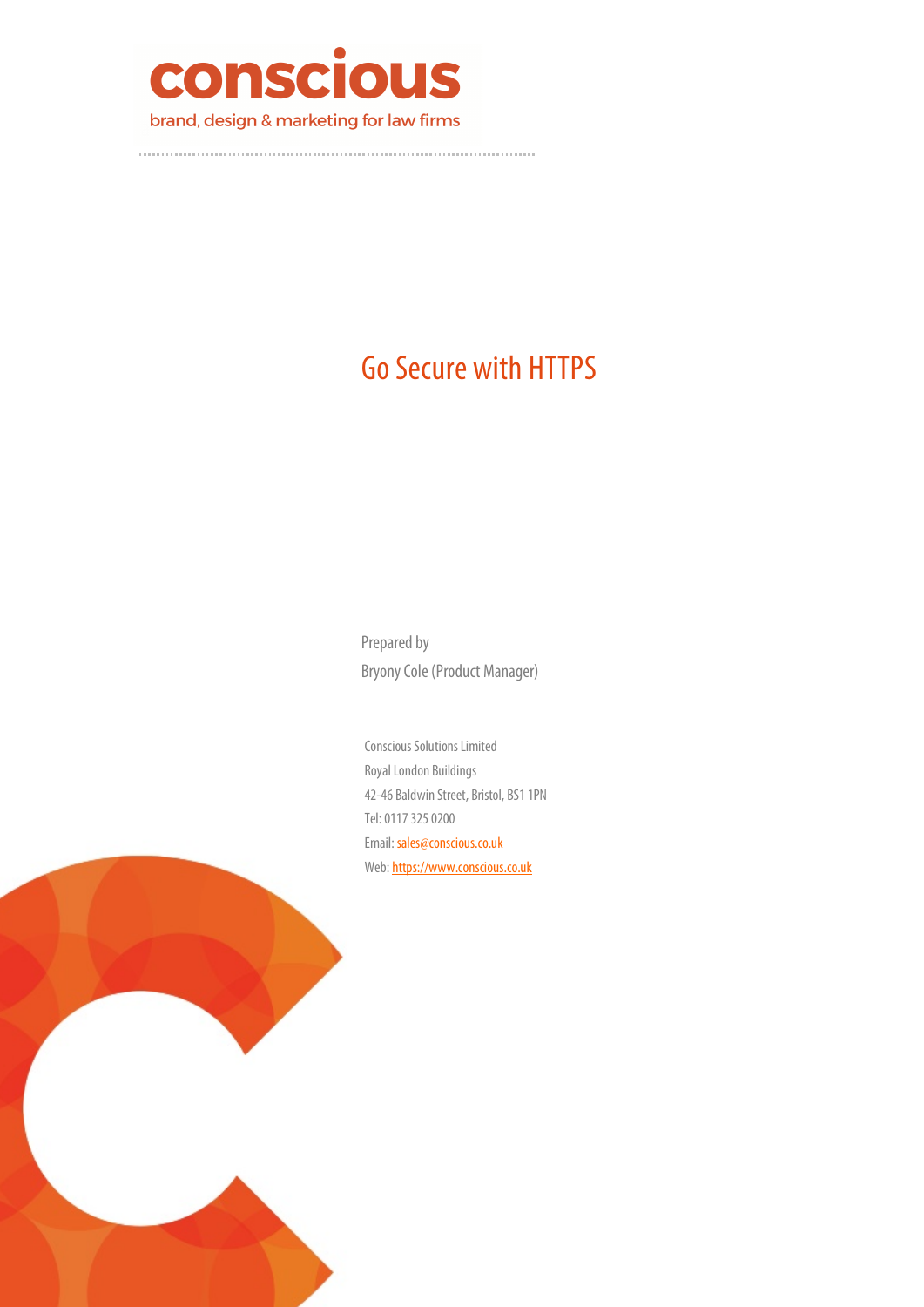# **Table of** Contents

| 1   |                                          |  |
|-----|------------------------------------------|--|
| 2   |                                          |  |
| 2.1 |                                          |  |
| 2.2 |                                          |  |
| 2.3 |                                          |  |
| 2.4 |                                          |  |
| 3   |                                          |  |
| 3.1 |                                          |  |
| 3.2 |                                          |  |
| 4   |                                          |  |
| 4.1 |                                          |  |
| 4.2 |                                          |  |
| 4.3 |                                          |  |
| 5   |                                          |  |
| 5.1 |                                          |  |
| 5.2 |                                          |  |
| 5.3 |                                          |  |
| 5.4 |                                          |  |
| 5.5 | Update any SEO Tools and PPC Campaigns 8 |  |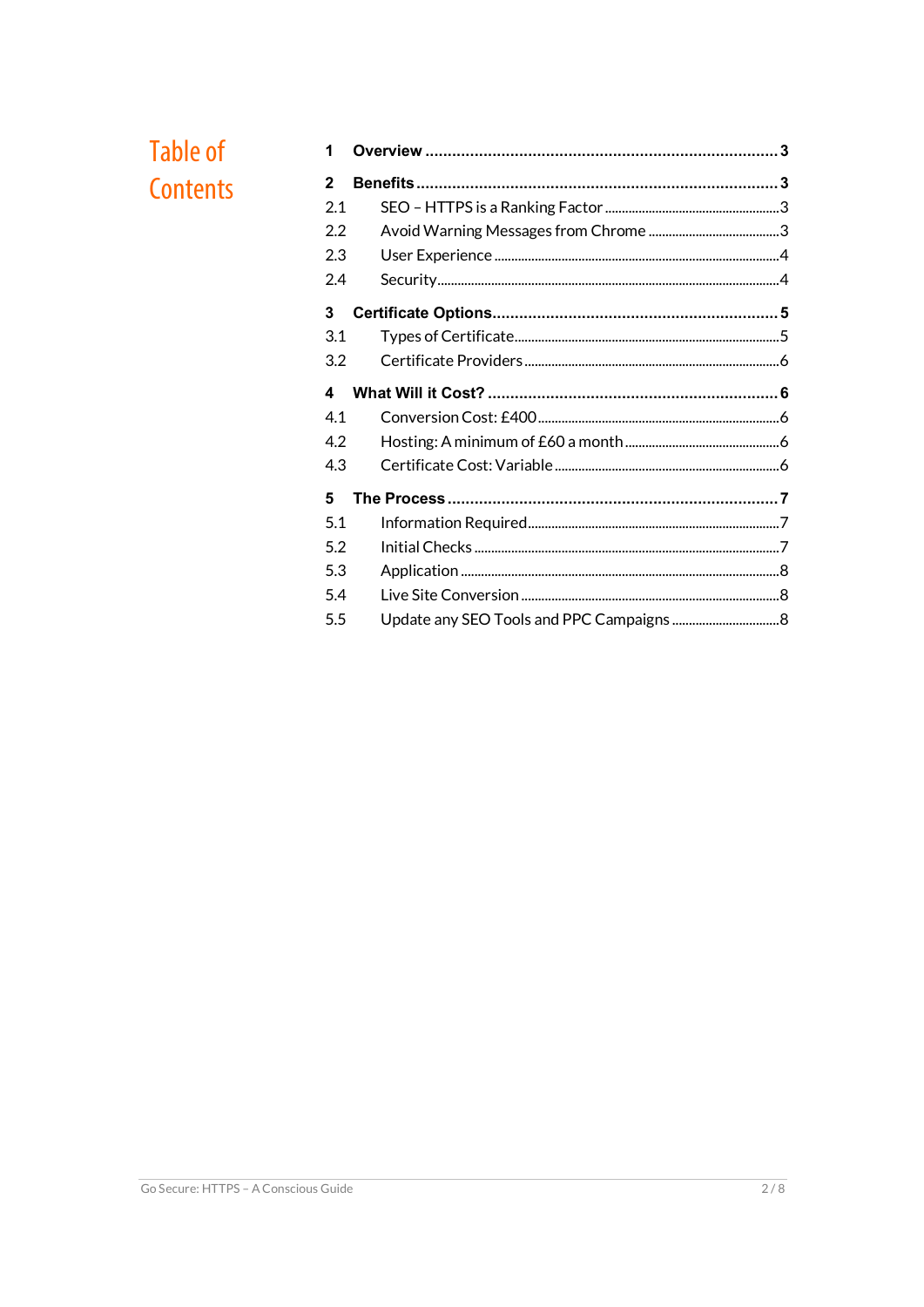## 1 Overview

HTTPS has been around since 1994 and was originally used for online payments, login areas or sites asking for sensitive information. However, since Google announced that HTTPS was going to become a ranking factor in 2014<sup>1</sup> the number of sites using this protocol has increased dramatically, with Mozilla reporting that 50% of the web is now encrypted2.

## 2 Benefits

## 2.1 SEO – HTTPS is a Ranking Factor

As mentioned above, Google has been a driving force for sites going HTTPS based on the incentive of higher rankings, saying in 2016:

#### *"We'll continue working to ensure that migrating to HTTPS is a no-brainer, providing business benefit beyond increased security." <sup>3</sup>*

Converting to HTTPS also gives you more accurate analytics data as the referral data from a secure site may be dropped when the user crosses to a non-secure one.

## 2.2 Avoid Warning Messages from Chrome

On 18 August 2017 Google announced that from October 2017 users of Google Chrome V62.0 and above would receive warnings when entering data into forms on websites that are not fully secure. We have written about this in more detail on our blog but since Chrome is now used by over 50% of people this is yet another reason to go secure.



.

<sup>1</sup> https://webmasters.googleblog.com/2014/08/https-as-ranking-signal.html

<sup>2</sup> https://www.eff.org/deeplinks/2017/02/were-halfway-encrypting-entire-web

<sup>3</sup> https://webmasters.googleblog.com/2016/11/heres-to-more-https-on-web.html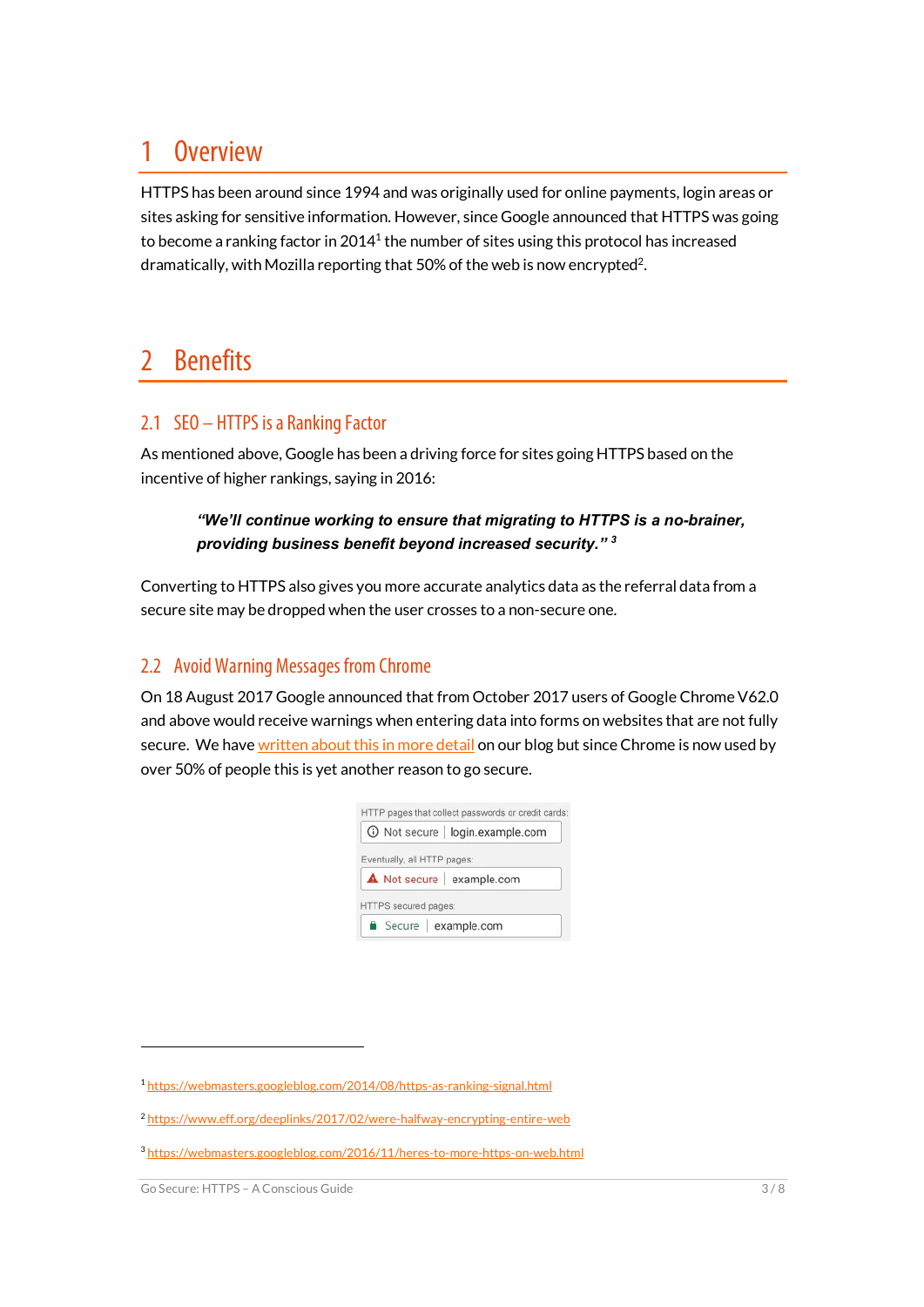## 2.3 User Experience

As the number of secure sites increase, users are paying more attention to the browser indications, especially when filling in forms. Comments like this one are not unusual:

*"I couldn't accept the online quote as the web-page is insecure and we don't feel comfortable submitting personal details without https. We hope you understand."*

If a potential client does not trust your site, they will not fill in a form. There are many ways of building this trust through the design and content, but users are also becoming more aware of cyber security and looking for the HTTPS indicator.

Some of our modules require a secure area. If you run our Billpay module for example, you may have noticed the client gets transferred to the Conscious secure site before entering any details.



https://secure.conscious.co.uk/cms/billpay/invoice

Once you have your own secure certificate you are able to stay on your sites domain, increasing your clients trust in the site.

**■ Secure | https://www.conscious.co.uk/cms/billpay/invoice** 

## 2.4 Security

You may have expected to see this top of the list, but it's important to understand that the encryption that HTTPS is only a part keeping your site safe and is designed to protect the user rather than your server.

Encryption offers a solution for two types of attacks:

- Privacy / Sniffing the communication between the website and the user being monitored
- Identity / Phishing your site is copied, users directed to the fake site and asked for personal data.

With HTTPS the user can be sure that the site they are using is actually you. However, keep in mind that although you stop hackers from seeing the interaction between the user and site, data sent via email, for example through forms on the site, is not covered by this encryption.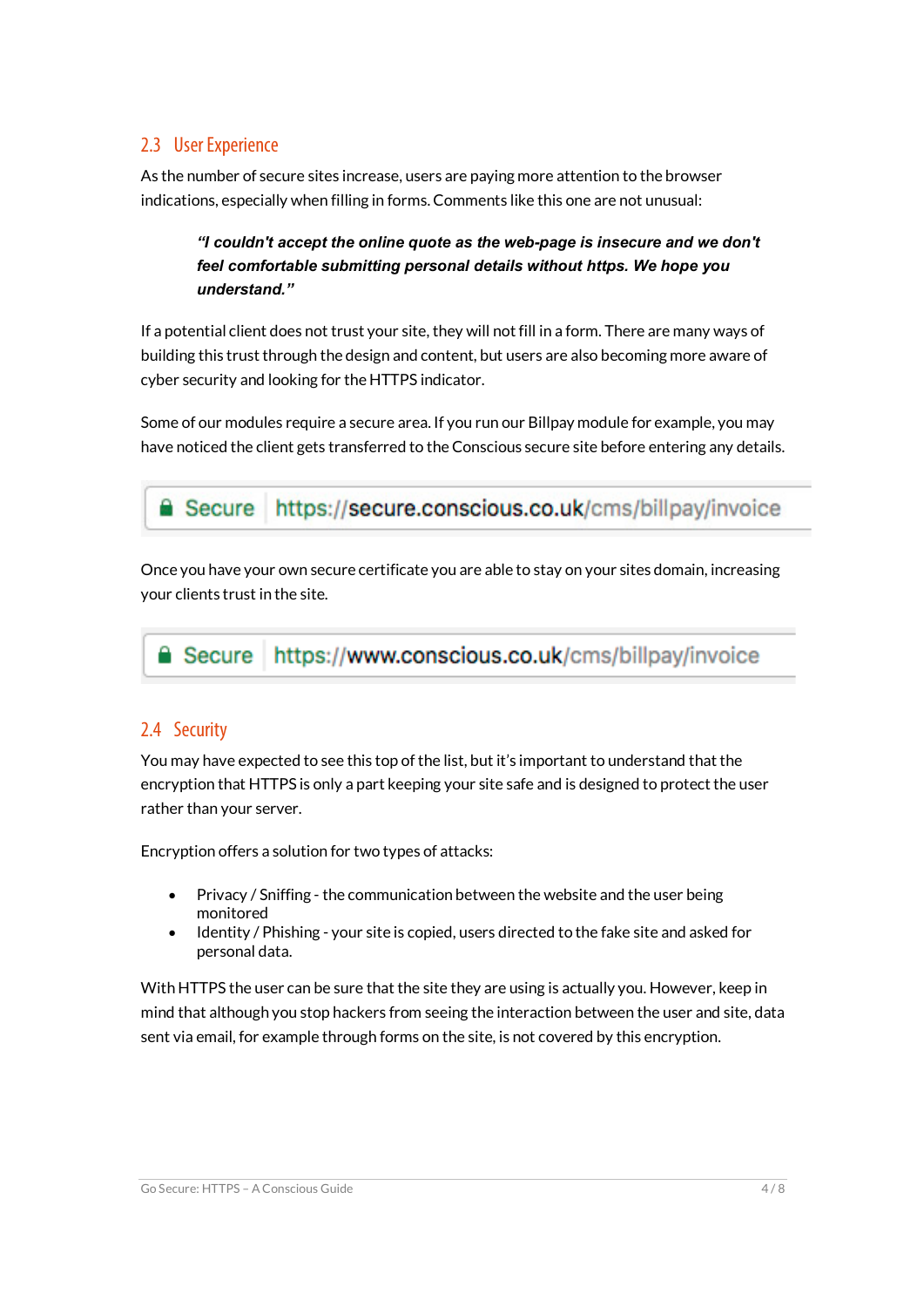## 3 Certificate Options

## 3.1 Types of Certificate

There are three types of certificate, DV, OV and EV. There is no difference in the secure technology behind the types, but the checks done by the Certification Authority issuing the certificate are more robust for OV and EV and include business information.

#### **Organization Validation (OV) – Recommended**

The Certificate Authority reviews multiple databases and performs manual checks to confirm the business and applicant details. As with all certificates, the address bar in the browser is altered to highlight the site is encrypted.



#### **Extended Validation (EV)**

The Certificate Authority completes extensive checks into the business and authority of the applicant based on the Certificate Authority/Browser (CA/B) Forum guidelines. This certificate level has a different appearance to the OV and DV options, showing the companies name.

Conscious Solutions [GB] https://www.

#### **Domain Validation (DV)**

Although this provides the same level of encryption as OV and EV certificates it is intended for personal sites and blogs rather than business sites. The Certificate Authority uses the WHOIS database to check the information matches the application. There is no difference in the way the browser shows the padlock icon however if you view the certificate there is be no organisational data.

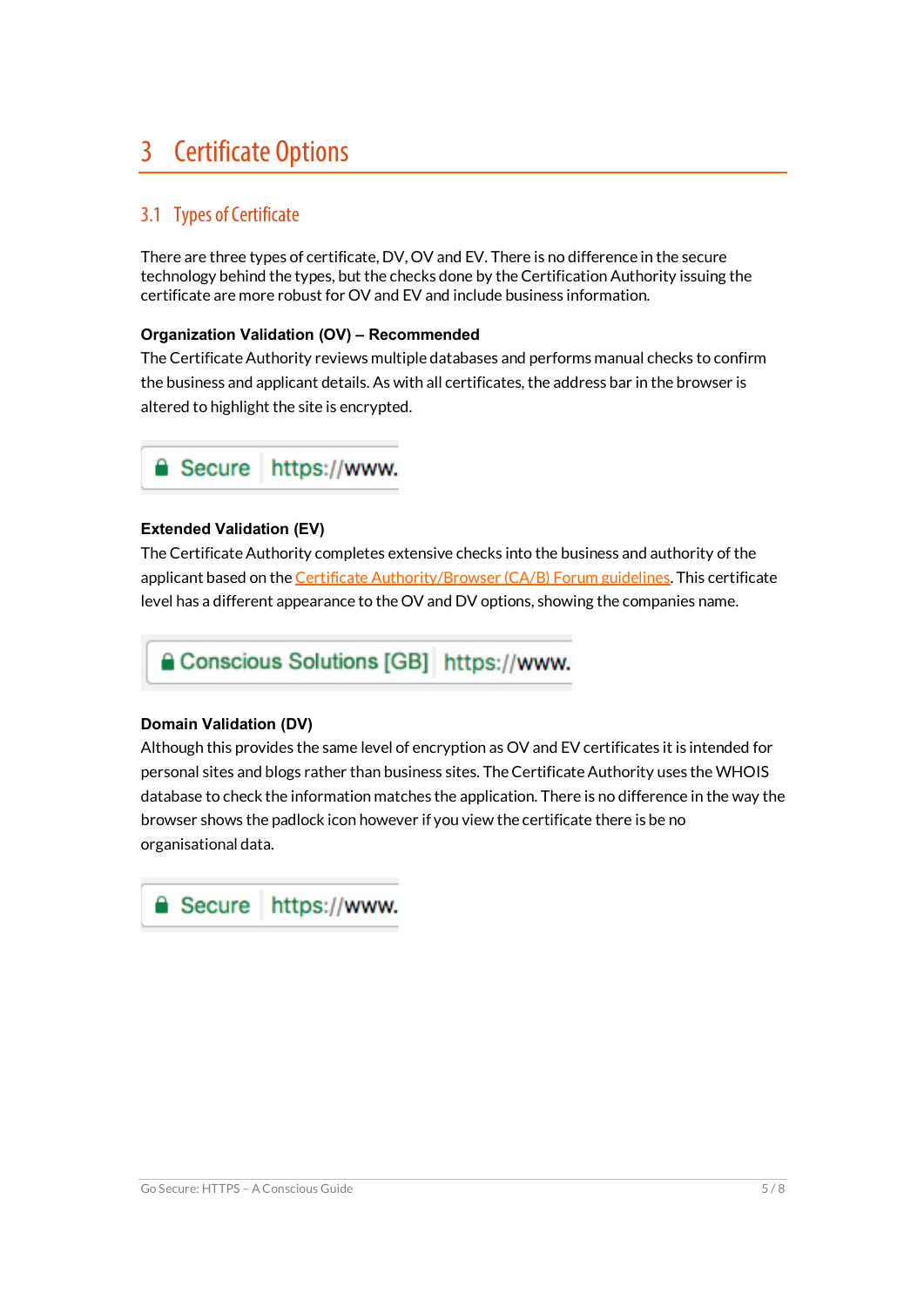## 3.2 Certificate Providers

We use SecureTrust (a division of Trustwave) for all our certificates. The cost of the certificates varies by type and the length (you can choose 1 or 2 years). We recommend an OV certificate for 2 years.

|                  | OV (SSL Web Server) | EV (SSL Web Server<br>with EV) |
|------------------|---------------------|--------------------------------|
| <b>Two Years</b> | \$314.98            | \$466.20                       |
| One Year         | \$174.99            | \$259                          |

Prices in the table above are correct as of 1st June 2019. To see current prices please visit https://certs.securetrust.com/buy-ssl-certificate

If you are interested in using another provider, or would like to discuss using a DV Certificate, please contact your Account Manager. You may also want to read our blog The Cost of a Cheap HTTPS Certificate.

## 4 What Will it Cost?

The cost of converting your site to HTTPS has several components.

## 4.1 Conversion Cost: £400

This covers the work to upgrade your site and the move to our HTTPS platform including all the necessary redirects and a fully range of testing.

## 4.2 Hosting: A minimum of £60 a month

Our hosting package for the HTTPS platform starts from £60 a month, please contact your Account Manager to discuss your existing charge for hosting and to confirm if your total monthly cost will be affected by the move from http:// to https://.

## 4.3 Certificate Cost: Variable

Costs vary based on the type and time period you purchase them. See table above.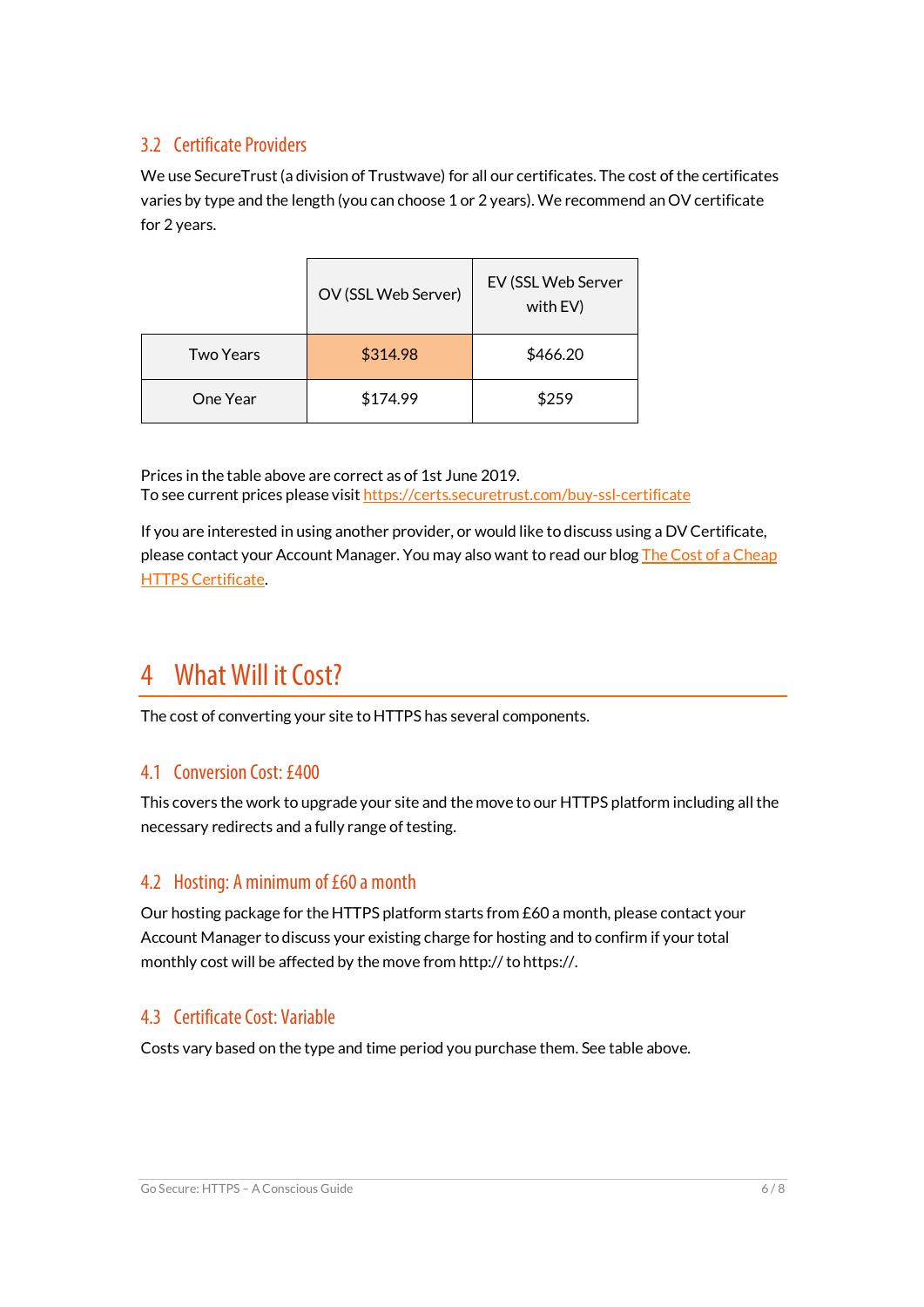## 5 The Process

### 5.1 Information Required

We handle the application for the certificate on your behalf. To do this we require the following information:

- Legal Name of the company
- Contact Name (Who knows they will be contacted by the Certificate Provider)
- Job Title of the contact
- Company Address (inc County) This needs to be publically verifiable and should be the head/registered office.
- Company Phone Number This needs to be publically verifiable
- Email Address of the contact
- Your choice of certificate (provider, type and length)

When suppling this information you should keep in mind that:

- Details must be 100% accurate or the certificate may not be issued and may incur extra costs to correct.
- 2 year certificates are cheaper than 1 year certificates
- By default the certificate will be for the main domain only (with and without www.) Redirected domains can be added to the certificate but will incur an extra charge. If you want to include these we need to know before we make the application

## 5.2 Initial Checks

Before we apply for the certificate we carry out a number of checks by converting your test site to HTTPS.

The main elements we are checking for are Iframes. These are other sites embedded in the site (e.g. Google Maps and YouTube videos). These need to come from an HTTPS site or the browser will block the content and show a warning.

Images are also sometimes handled in this way (Chambers and Legal 500 logos in particular), so we also need to check these are accessible from an HTTPS site, or add them directly to your site instead.

These checks are done on the test site to give us an overview of any changes that will be needed when we convert the live site. The test content will not replace the content on the live site.